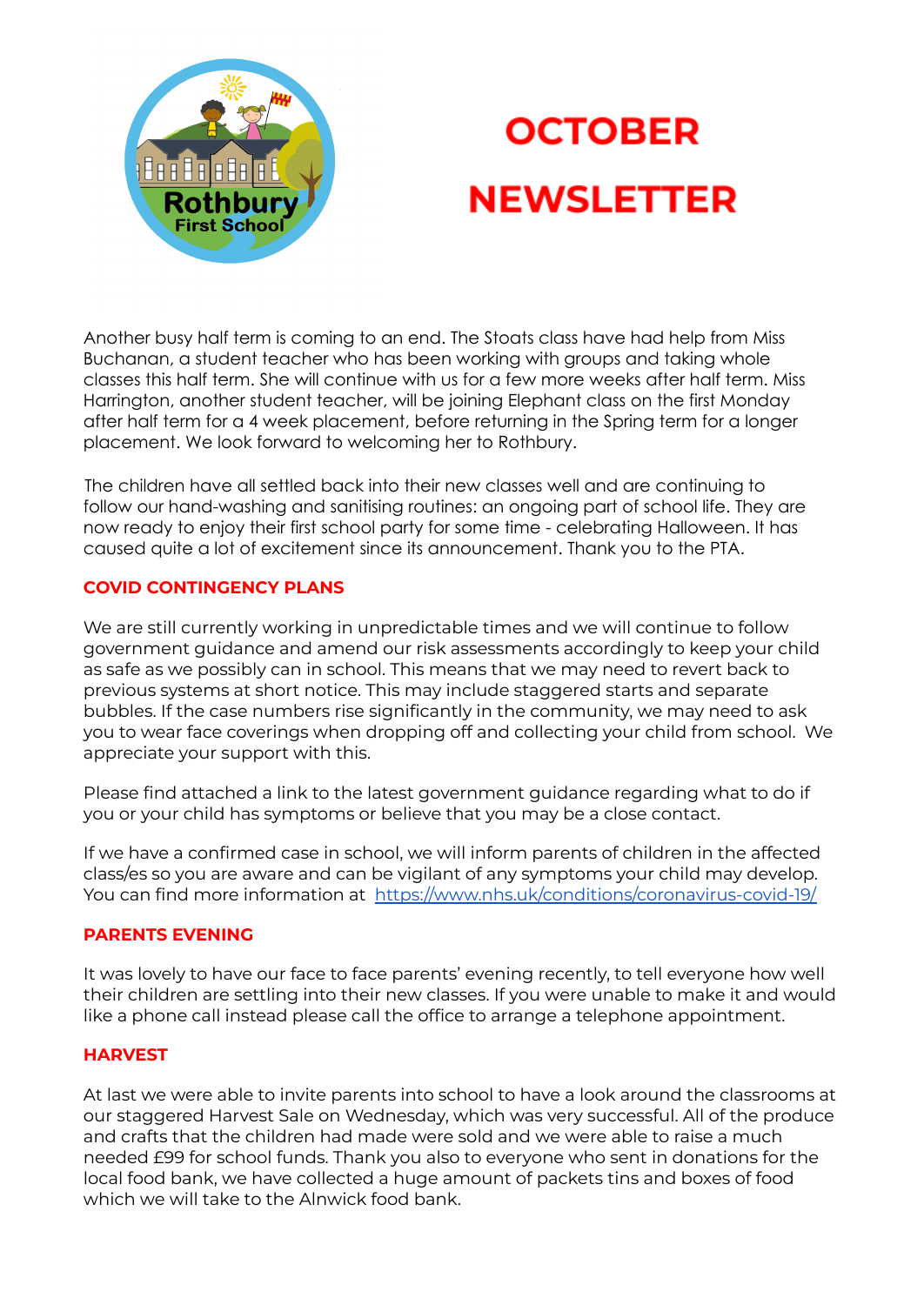### **BREAKFAST CLUB**

We are trialling a Breakfast Club next half term, starting on 1st November. If you would like to book a place please call the office. Each session starts at 8 a.m. and costs £2.

**WINTER WEATHER:** As the weather is beginning to get colder, could you please ensure that your child has a warm waterproof coat. We will still have outdoor play times in the rain.

**WINTER WEATHER SCHOOL CLOSURES:** If the weather is particularly bad and we need to close the school, we will inform you via parentmail at the earliest possible opportunity. School closures will also be updated daily on the Northumberland County Council website.

#### **TIMETABLE FOR NEXT HALF TERM**

| Monday    | Elephant Class - Cricket until 22 November<br>Dolphin Class - PE                                               |
|-----------|----------------------------------------------------------------------------------------------------------------|
| Tuesday   | Dolphin Class - Forest School                                                                                  |
| Wednesday | Elephant Class - Outdoor Science with Mrs Walton<br>Stoats and Monkeys - Swimming (Wed 10th Nov - Wed 8th Dec) |
| Thursday  | Stoats and Monkeys- PE                                                                                         |
| Friday    | Elephant Class - PE                                                                                            |

#### **DATES FOR THE DIARY**

| Monday 1st November     | Elephants Cricket (week 1 of 4) Lessons only. No club.         |
|-------------------------|----------------------------------------------------------------|
| Monday 1st November     | Fire Service visit (Bonfire night safety) all year groups      |
| Tuesday 2nd November    | Visit to Rothbury Library Y1/2                                 |
| Thurs 4th November      | Trident soccer (week 1 of 5)                                   |
| Tuesday 9th November    | Visit to Rothbury Library Y3/4                                 |
| Monday 15th November    | Anti-bullying week                                             |
| Tuesday 16th November   | Visit to Rothbury Library EYFS                                 |
| Thursday 9th December   | Author visit for all year groups                               |
| Tuesday 14th December   | School Christmas parties                                       |
| Wednesday 15th December | Dolphins and Elephants Outdoor Christmas carols                |
| Thursday 16th December  | Stoats and Monkeys Outdoor Christmas carols<br>Christmas lunch |
| Friday 17th December    | Christmas jumper day                                           |